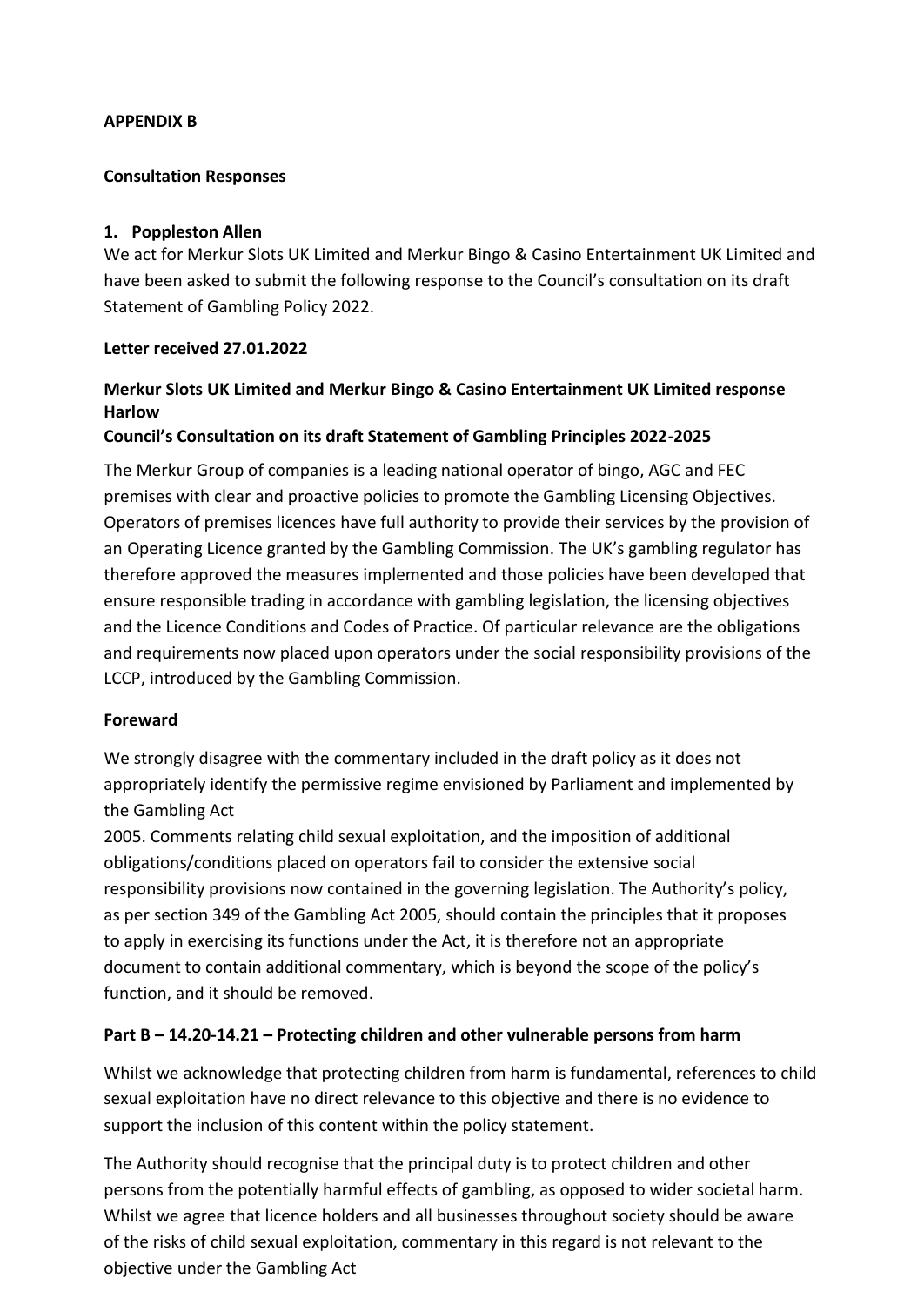2005. Particularly when considering children are not permitted into adult gaming centres and most other gambling venues, there would already be the appropriate policies and procedures in place (for example, age verification/restricted access) to mitigate the risks of them being harmed or exploited by gambling – please see LCCP code provisions 3.2.3 to 3.2.6.

It should be noted that the Gambling Commission guidance states: 'a licensing authority may identify the safeguarding of children as a key priority…in which case its statement would set out those policies, procedures and control measures it would expect licensees to follow to mitigate any risks relating to underage gambling'. We suggest that the policy is amended to reflect this. Merkur is a responsible operator and implements measures to address local risks that relate to activities which would take place within its premises.

## **Conclusion**

We are committed to working in partnership with the Gambling Commission and local authorities to continue to promote best practice and compliance in support of the licensing objectives. We look forward to discussion on the proposed Statement of Principles with you.

## **2. Poppleston Allen**

We act for Power Leisure Bookmakers Ltd and have been asked to submit the following response to the Council's consultation on its draft Statement of Gambling Policy 2022.

## **Letter received 27.01.2022**

## **Power Leisure Bookmakers Limited response Harlow Council's Consultation on its draft Statement of Gambling Principles 2022-2025**

Paddy Power is Ireland's biggest Bookmaker and operate both as retail business through licensed betting offices and an online/telephone business. Paddy Power is a leading national operator of betting premises with clear and proactive policies to promote the Gambling Licensing Objectives. Operators of premises licences have full authority to provide their services by the provision of an Operating Licence granted by the Gambling Commission. The UK's gambling regulator has therefore approved the measures implemented and those policies have been developed that ensure responsible trading in accordance with gambling legislation, the licensing objectives and the Licence Conditions and Codes of Practice. Of particular relevance are the obligations and requirements now placed upon operators under the social responsibility provisions of the LCCP, introduced by the Gambling Commission.

### **Foreward**

We strongly disagree with the commentary included in the draft policy as it does not appropriately identify the permissive regime envisioned by Parliament and implemented by the Gambling Act

2005. Comments relating child sexual exploitation, and the imposition of additional obligations/conditions placed on operators fail to consider the extensive social responsibility provisions now contained in the governing legislation. The Authority's policy, as per section 349 of the Gambling Act 2005, should contain the principles that it proposes to apply in exercising its functions under the Act, it is therefore not an appropriate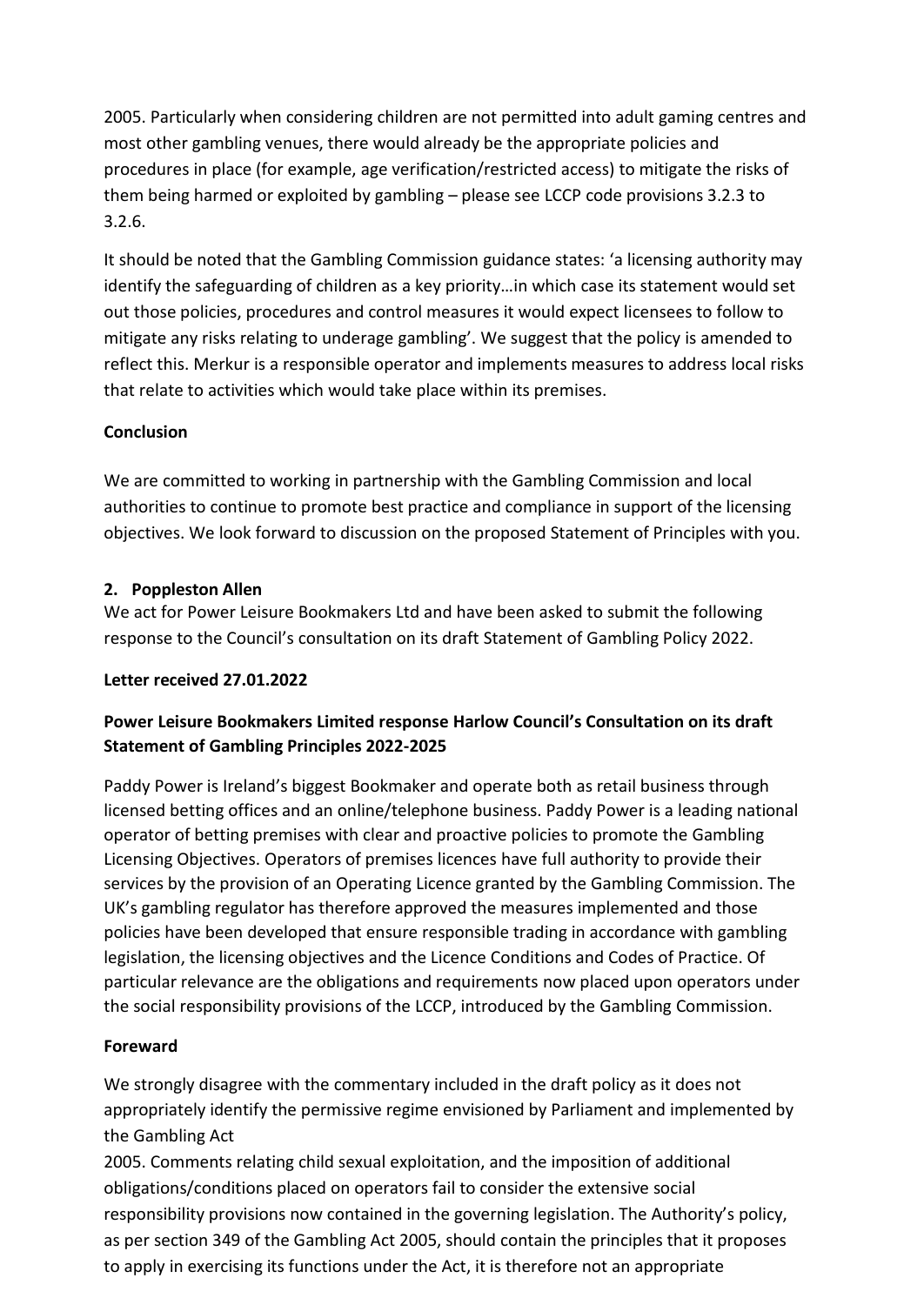document to contain additional commentary, which is beyond the scope of the policy's function, and it should be removed.

## **Part B – 14.20-14.21 – Protecting children and other vulnerable persons from harm**

Whilst we acknowledge that protecting children from harm is fundamental, references to child sexual exploitation have no direct relevance to this objective and there is no evidence to support the inclusion of this content within the policy statement.

The Authority should recognise that the principal duty is to protect children and other persons from the potentially harmful effects of gambling, as opposed to wider societal harm. Whilst we agree that licence holders and all businesses throughout society should be aware of the risks of child sexual exploitation, commentary in this regard is not relevant to the objective under the Gambling Act

2005. As children are not permitted into betting premises, there would already be the appropriate policies and procedures in place (for example, age verification/restricted access) to mitigate the risks of them being harmed or exploited by gambling – please see LCCP code provision 3.2.7 and 3.2.8.

It should be noted that the Gambling Commission guidance states: 'a licensing authority may identify the safeguarding as a key priority…in which case its statement would set out those policies, procedures and control measures it would expect licensees to follow to mitigate any risks relating to underage gambling'. We suggest that the policy is amended to reflect this. Paddy Power is responsible operator and implements measures to address local risks that relate to activities which would take place within betting premises.

### **Conclusion**

We are committed to working in partnership with the Gambling Commission and local authorities to continue to promote best practice and compliance in support of the licensing objectives. We look forward to discussion on the proposed Statement of Principles with you.

### **3. Martin John Harris**

**From:** Martin John Harris **Sent:** 18 December 2021 10:22 **To:** Licensing **Subject:** Drafdt licensing policy

Dear Sir or Madam

Thank you for this consolation.

I believe the amendments are shown in red

I very much welcome the tightening of the policy to help ensure the safety of children.

Every best wish, Martin \_\_\_\_\_\_\_\_\_\_\_\_\_\_\_\_\_\_\_

Martin Harris